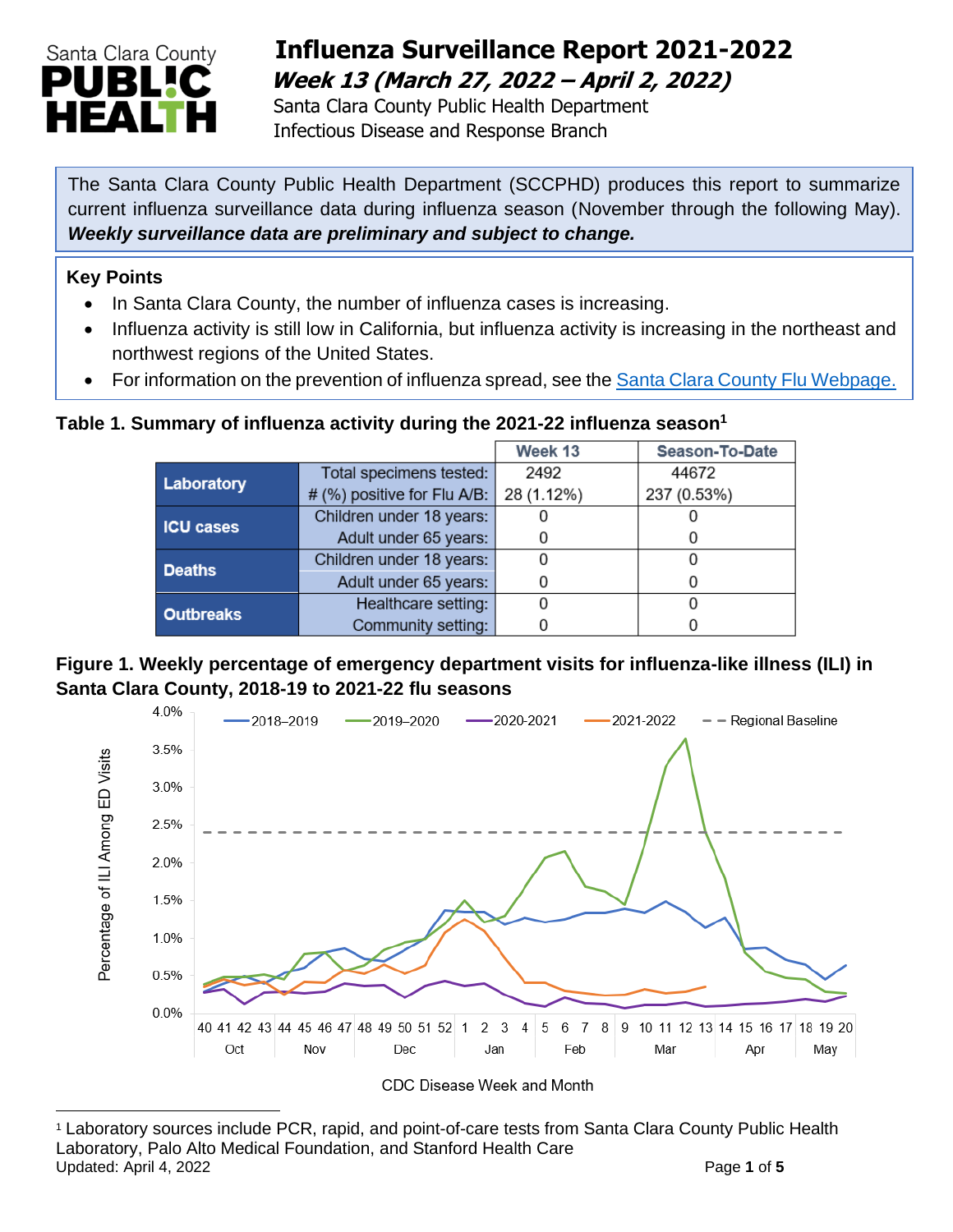

 Santa Clara County Public Health Department Infectious Disease and Response Branch

## **Influenza Virologic Surveillance**

#### **Figure 2<sup>2</sup> . Respiratory specimens testing positive for influenza in Santa Clara County by week, October 3, 2021 – April 2, 2022**



CDC Disease Week and Month

<sup>&</sup>lt;sup>2</sup> Laboratory sources include PCR, rapid, and point-of-care tests from Santa Clara County Public Health Laboratory, Palo Alto Medical Foundation, and Stanford Health Care. Limitations of Figure 2 data include presence of out-of-jurisdiction cases, inability to subtype influenza by certain laboratories, and potential missed influenza cases tested by alternate laboratories in the county.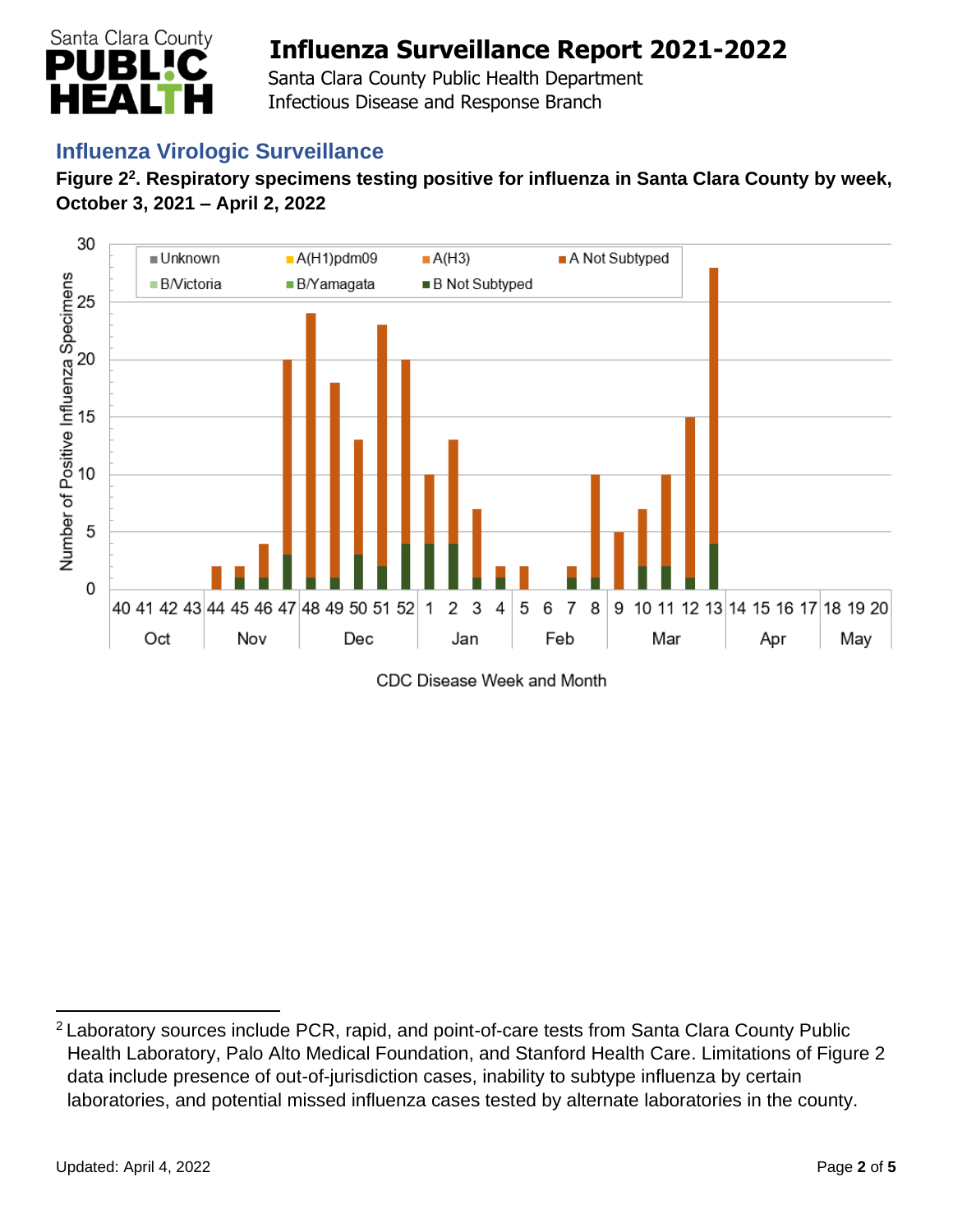

 Santa Clara County Public Health Department Infectious Disease and Response Branch

## **Laboratory-Confirmed Influenza ICU Cases, Deaths, and Outbreaks**

As of April 2, 2022, no laboratory-confirmed influenza cases requiring ICU level care or influenzaassociated deaths among persons under 65 years old were reported in Santa Clara County for the current flu season (Figure 3, Figure 4). Cases aged 65 years and older are not reportable. Additionally, no laboratory-confirmed influenza outbreaks have been reported in a healthcare or community setting for the  $2021 - 2022$  influenza season (Figure 5).

#### **Figure 3 3 . Laboratory-confirmed influenza ICU cases and deaths among individuals aged 0-64 years by week of onset in Santa Clara County, October 3, 2021 – April 2, 2022**



CDC Disease Week and Month



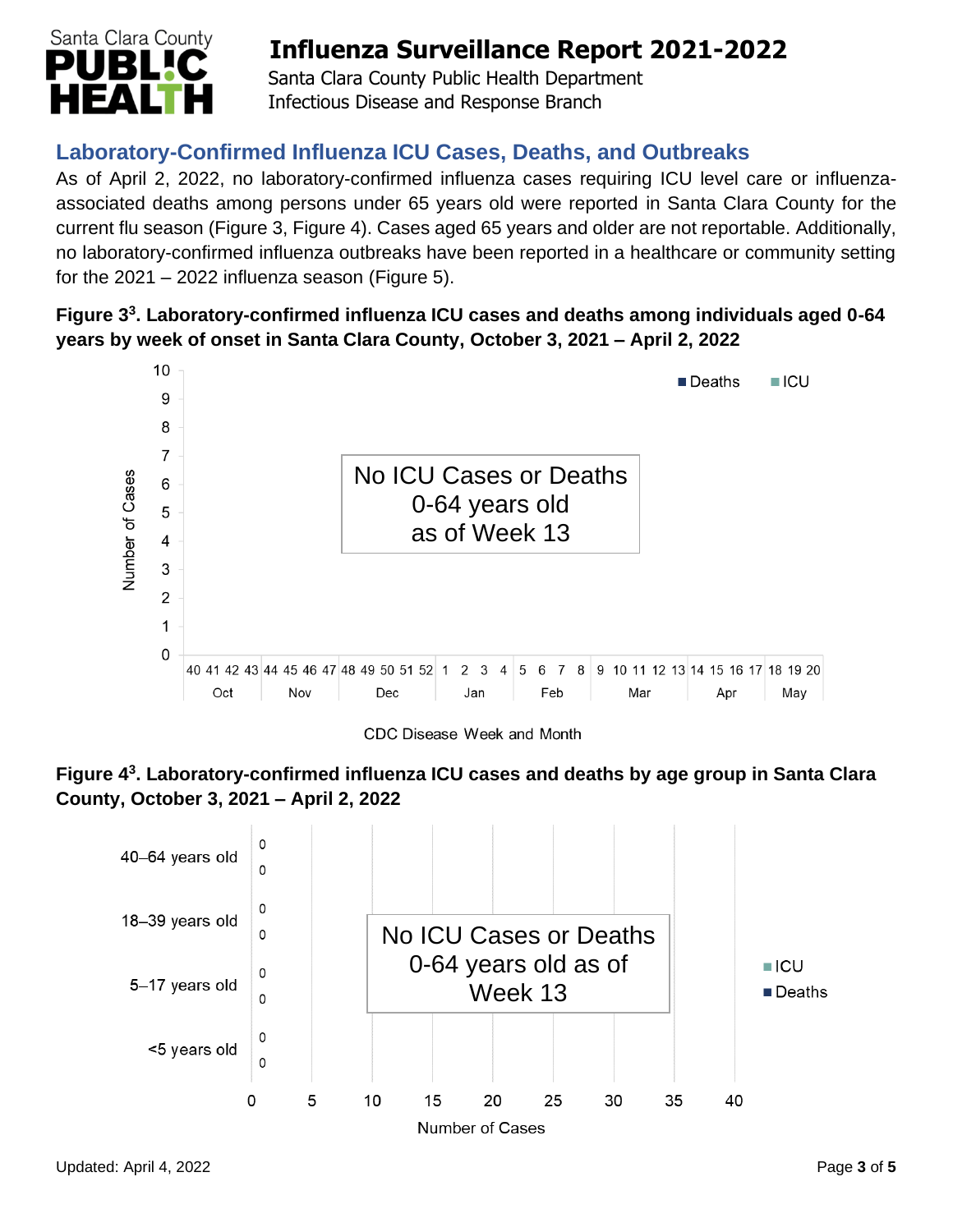

 Santa Clara County Public Health Department Infectious Disease and Response Branch

#### **Figure 5 3 . Laboratory-confirmed healthcare and community outbreaks by outbreak onset week in Santa Clara County, October 3, 2021 – April 2, 2022**



## **Statewide and Nationwide Influenza Surveillance**

|                                      | <b>CALIFORNIA</b>                                                                     |                | <b>UNITED STATES</b> |                |
|--------------------------------------|---------------------------------------------------------------------------------------|----------------|----------------------|----------------|
|                                      | Week 12                                                                               | Season-To-Date | Week 12              | Season-To-Date |
| Season influenza activity            | Sporadic; influenza activity is increasing<br>in the northeast and northwest regions. |                |                      |                |
| <b>Predominant Virus Circulating</b> | Flu A                                                                                 | Flu A          | Flu A                | Flu A          |
| # Of Flu-Coded Deaths                | 2                                                                                     | 35             | 27                   | 1365           |
| # Of Flu-Associated Pediatric Deaths | 0                                                                                     |                |                      | 14             |

For more information, visit the [CDPH Influenza Webpage](http://www.cdph.ca.gov/Programs/CID/DCDC/Pages/Immunization/Influenza.aspx) and the CDC U.S. Influenza Surveillance [Webpage.](http://www.cdc.gov/flu/weekly/)

<sup>&</sup>lt;sup>3</sup> The source for Figures 3, 4, and 5 is the California Reportable Diseases Information Exchange (CalREDIE) system. Data are provisional as of 4/4/2022.